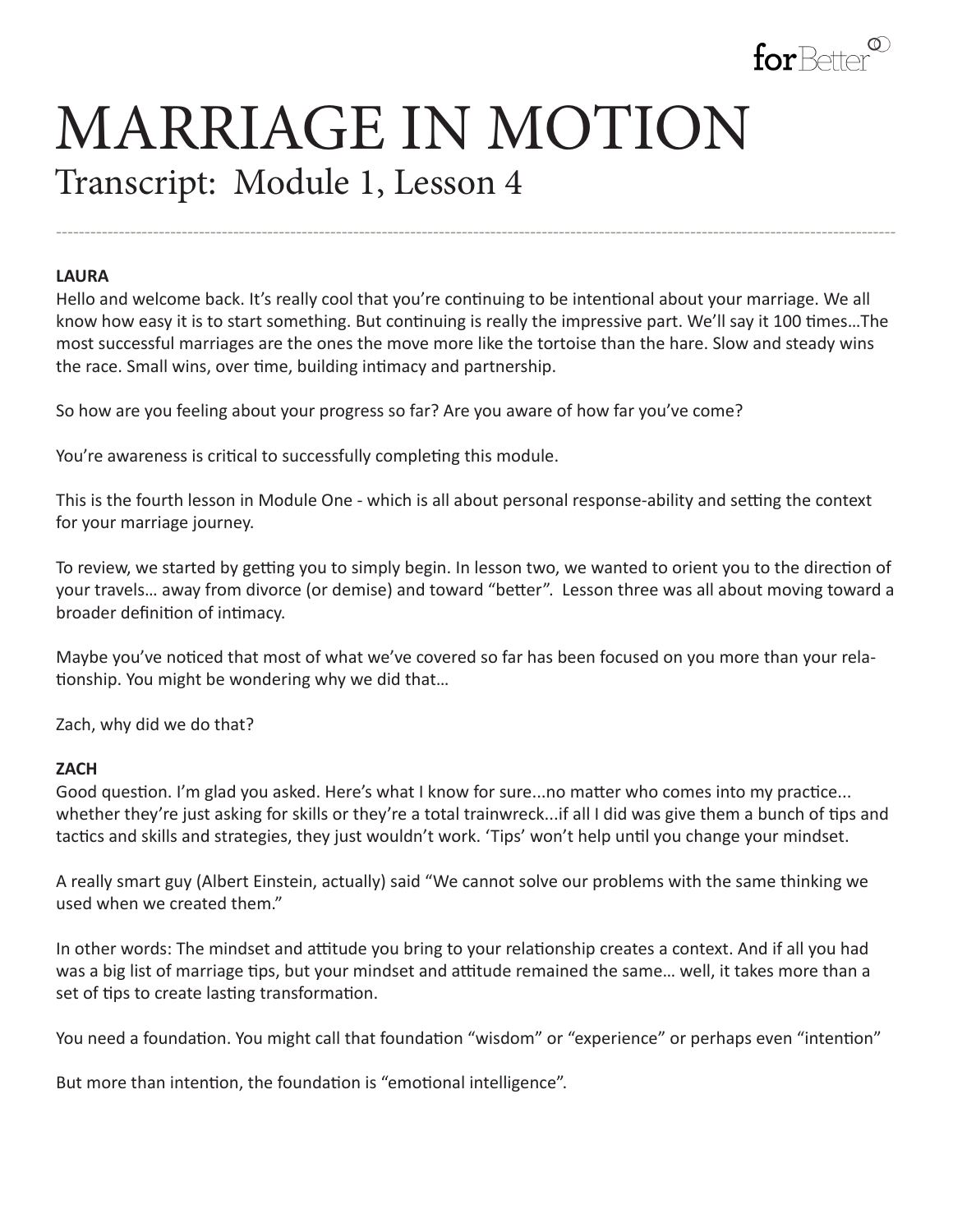For many, many years I was NOT emotional intelligent. Like, maybe 35 years...I had some of the raw materials, but I definitely wasn't refined. I might not yet be, but I'm way better than I was..

Oh jeez, I was a terrible husband, a terrible employee, a terrible friend. There was no shortage of people letting me know. You know how there are "big moments" that stick in your head forever? At least 3 of those are conversations I had with people about my lack of emotional intelligence.

One of my side gigs is coaching soccer. A handful of years ago, I had a team that had a ton of potential. We just couldn't over the hump. Turns out it was my fault. I had a parent pull me aside - clearly on assignment from the rest of the parents - to let me know that I was not "getting it". I'll never forget that conversation. Or the ones that followed. The one I had with a great boss who ultimately fired me. Or the one with my wife who ultimately didn't fire me.

Oh man, I have a ton of stories about how I just didn't get it. By "it", I mean "emotional intelligence".

# **LAURA**

That's an actual "thing" … emotional intelligence. Maybe you've heard of it. Maybe you haven't. The idea of emotional intelligence became prominent in the late 90s when Daniel Goleman published his bestselling book. Later, Dr. Gottman introduced the idea of an emotionally intelligent marriage.

The correlation of those two ideas is unmistakeable. This lesson is about the importance of personal emotional intelligence as a the key to an emotionally intelligent marriage. In this video, you'll learn:

- 1. The four competencies of emotional intelligence.
- 2. The conditions of an emotionally intelligent marriage.
- 3. The one skill you must master to raise your personal EQ.
- 4. The one skill you must master to raise the EQ of your relationship.
- 5. A special secret, just for the men in the room.
- 6. And, as always, we want you to become clear about your "next step".

The focus of this lesson is actually pretty simple. And it's 100% about emotional intelligence. Specifically…

Emotional Intelligence is the Key to a MARRIAGE in MOTION

# **ZACH**

Let's start by answering the question: What is emotional intelligence?

According to the Dictionary of Psychology, emotional intelligence (EQ) is the capacity of individuals to recognize their own, and other people's emotions, to discriminate between different feelings and label them appropriately, and to use emotional information to guide thinking and behavior.

Let's break that down. Emotional intelligence is your ability to recognize, understand and respond appropriately to emotions… both yours and others.

The connection to marriage should be obvious. If it's not, we have some work to do. You see, happily married couples -- couples who've been married for years and still say they're in love -- they aren't necessarily richer, or healthier, or more beautiful or successful. They're not more compatible or less distracted. They don't have less conflict.

They're simply more attuned to one another. They go out of their way to stay connected. They prioritize re-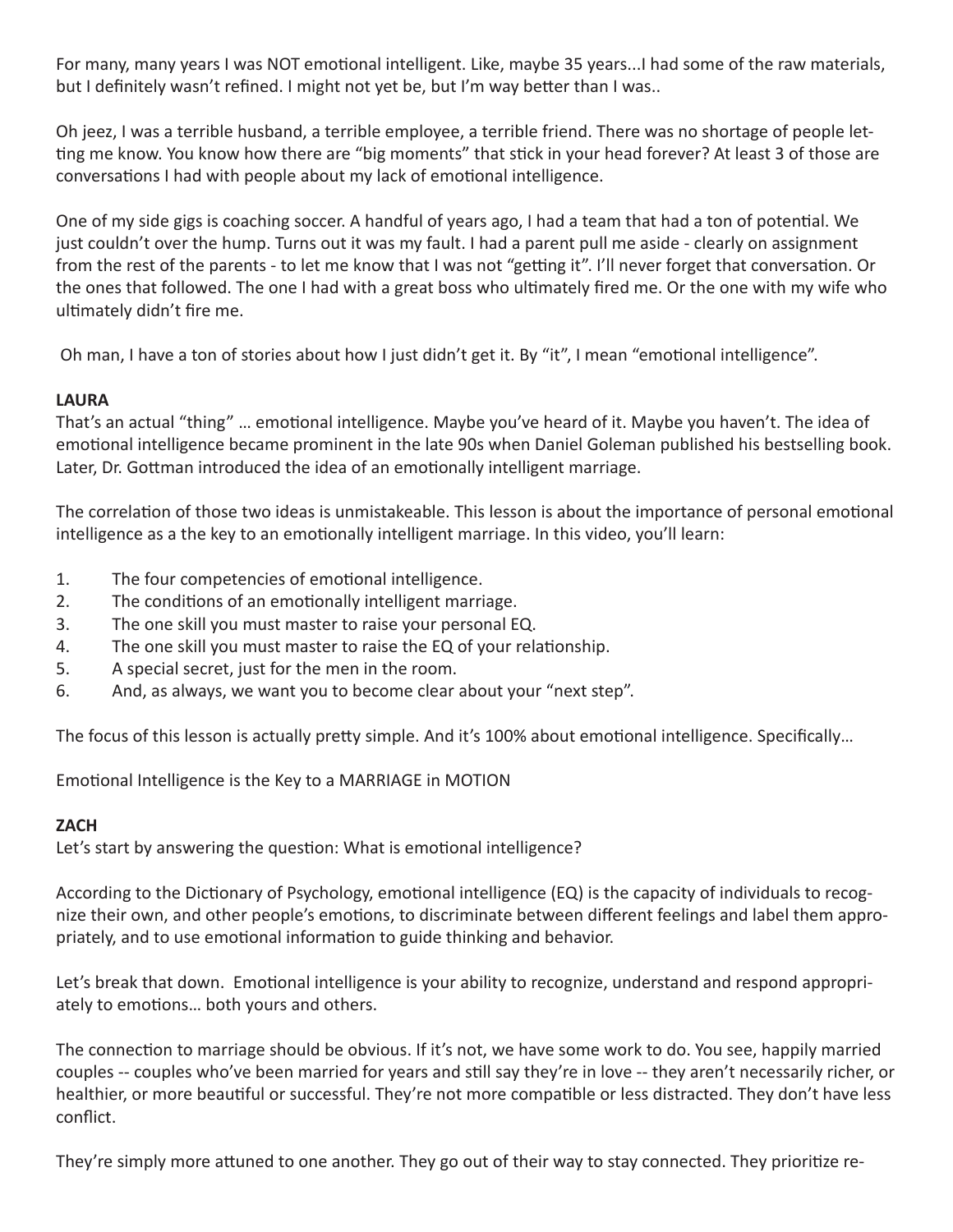spect and empathy and honor for one another and for their relationship. They actually work on developing emotional intelligence on behalf of the marriage. This is where their happiness comes from.

So, how do you do it? How do you develop emotional intelligence? I've been trying to answer this question for twenty years. Again, without irony or shame, I can tell you: All of my best stories about emotional intelligence are about how I totally mucked it up. Seriously, somehow, on the night I met my wife, she fell in love with me and all I wanted to do that night was go home and call the girl I was dating at the time and tell her about this new cool chick I'd met.

## **LAURA**

Yeesh. I suppose, if I'm honest, I have my own version of that story but for now let's focus on the actual thing: Emotional intelligence has four elements.

The first is self-awareness - This is your ability to understand and check in with your own emotional state. Not just the first and most obvious emotions (happy, sad, angry), but the more textured ones as well (excited, nostalgic, embarrassed). Just for kicks… check in with yourself right now. What are you feeling… really feeling. It's so easy to default to impulse, but emotional intelligence is really about taking the time to check in with your actual feelings in real time.

The second aspect of emotional intelligence is self-management, assuming you're aware of your emotions, Are you? This is actually pretty simple: Are you able to draw a straight line between your awareness and your action?

### **ZACH**

Ok. Since you asked...here's the story of how I mucked up the night I met Rebecca. I was 22 and a long way away from any version of self-awareness and self-management. Reb and I met at a conference and after working late into the night, we started talking, then walking, then driving. I played her some cool romantic songs, and eventually walked her back to her room under the moonlight. She went home that night and wrote in her journal about how she wished I would become her husband. (That journal entry is currently hanging on the wall in our bedroom.) Like I said, when I got home from my conference, I called my girlfriend and told her about this cool chick I'd met. I was not self aware and therefore could not have self managed. If I'd had any clue at all, I would have either not engaged Rebecca at all, or I'd have understood that my engagement had real impact. Reb gave me plenty of clues of my impact, but I totally missed them.

Emotionally intelligent people have a capacity for both self awareness and self management. Emotional intelligence also includes an other awareness. This is the ability to pick up on and understand the emotions in other people. A skill I clearly lacked. This skill requires an intentional shift of your attention from yourself to the other… for our purposes your spouse.

The last piece of emotional intelligence is relationship management.

Look….I definitely get it. Relationships are a hard. If "hard" isn't the right word, they're certainly complex. The healthiest relationships exist between two people committed to increasing their emotional intelligence. It's not enough to be competent in just one or two or three areas.

Are you committed to being competent in all four aspects of an emotionally intelligent marriage?

I ask because, here's a secret. A LOT of what we're doing in MARRIAGE in MOTION is to help build your emotional intelligence. If you go through the next three modules, and do the homework, you will be more emotionally intelligent. We promise. But for right now, we want to help you build one essential, core, emotional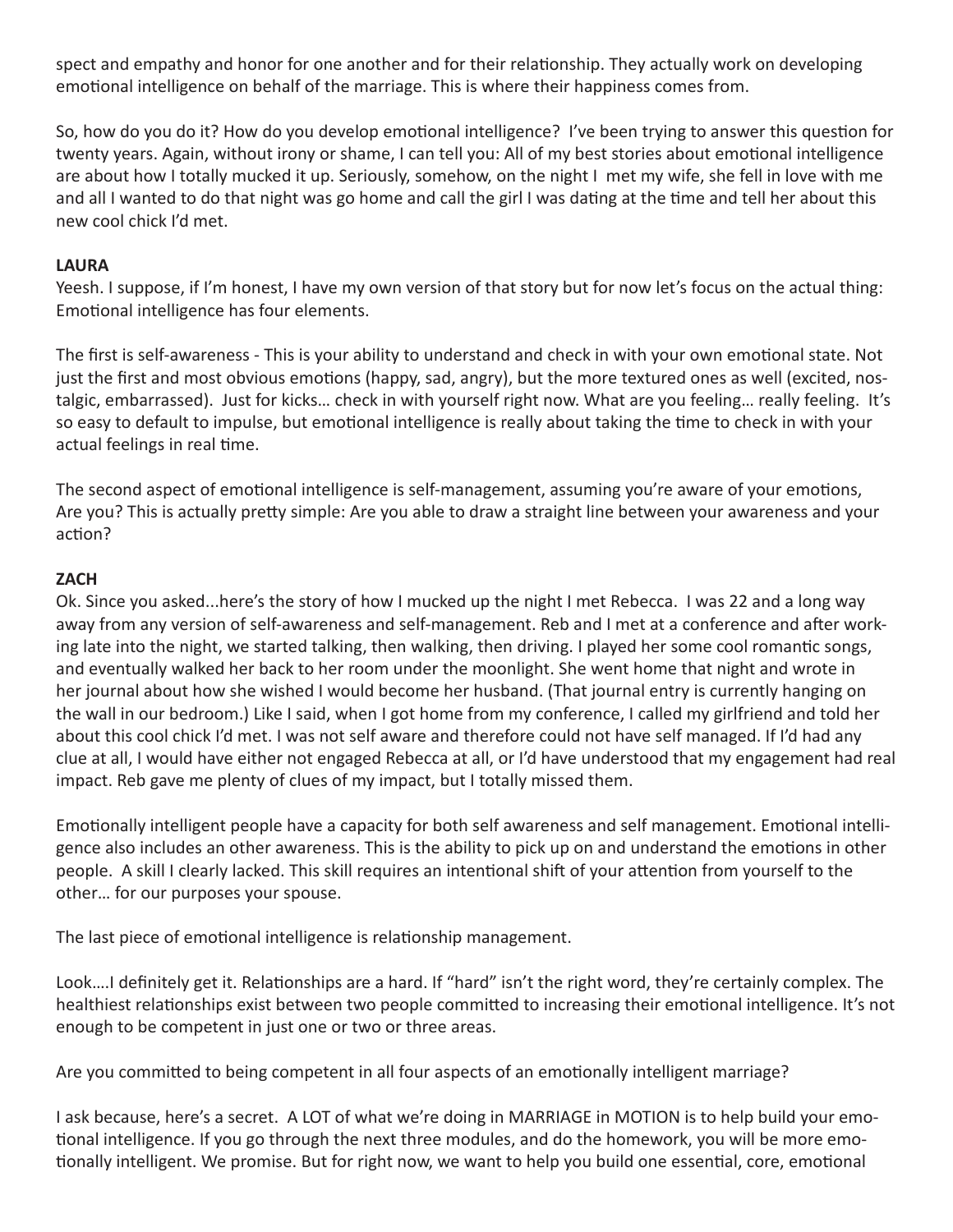skill. The one skill you must master to raise your personal EQ.

The good news about emotional intelligence is that you can actively raise your "score". It's different than IQ which stays the same throughout your life. I've taken EQ tests a half a dozen times since I graduated from college. I can happily report that my scores have risen steadily through the years. I'm not sure what that says about my youth, but nonetheless.

Time and experience will serve to help raise your scores. Also accountability. I'm fortunate to be married to a woman who wouldn't tolerate an immature partner. We also have two fully aware daughters who have raised the bar quite a bit for me.

### **LAURA**

So here is the one skill that you can focus on developing now:: It's EMPATHY. Empathy is your ability to appreciate another point of view...even if you don't agree with it.

It's actually a fun thing to work on. Here's a fun exercise. The next time you're watching a television show, turn it on mute and see if you can interpret the emotions and motivations of the characters on screen. This is you practicing empathy… putting yourself in their shoes… in this case, paying attention to non-verbals to gain awareness of someone else's feelings.

Another practice is to literally try to put yourself into your partner's perspective. Assuming they're a good, smart, loving person, why would they make the choices that they make? Sometimes, I actively go through this imagination process when I cannot understand a decision that Ryan has made. I'm not always, right, but I'm getting better at tolerating and understanding his points of view.

The point is, you can train your brain to develop an empathetic approach. It begins with self awareness and then an active commitment to understanding the points of view that exist outside this point of view. This goes a long way toward relationship management.

# **ZACH**

When it comes to relationship management, there is one skill that you must master to raise the EQ of your relationship and to stay connected to your partner in a meaningful way. That skill is called repair.

Imagine snow skiing: Need to keep the skis paired.

Dr. Gottman describes repair as "any statement or action - silly or otherwise - that prevents negativity from escalating out of control." He says, "Repair attempts are the secret weapon of emotionally intelligent couples even though many of these couples aren't aware that they are doing something so powerful."

We'll talk about repair a lot more in the next module but for now, it's important to understand two main factors in this "secret". It's important that you make repair attempts. That you have a library of repairs - big and small - that can de-escalate (or regulate) your conflict. It could be a word or a phrase or a wink and a nod... anything that helps you stay connected.

The second piece of repair is that it's important that you allow repair attempts to succeed. That's part of the forBetter and for worse contract. It's important to be allowed and when attempts succeed, it builds trust back into the relationship.

Finally, I want to share a special secret, just for the men in the room, though it will be good for the ladies to hear as well. It's not really a secret that a LOT of men (not all, but a lot) are typically less emotional if not less